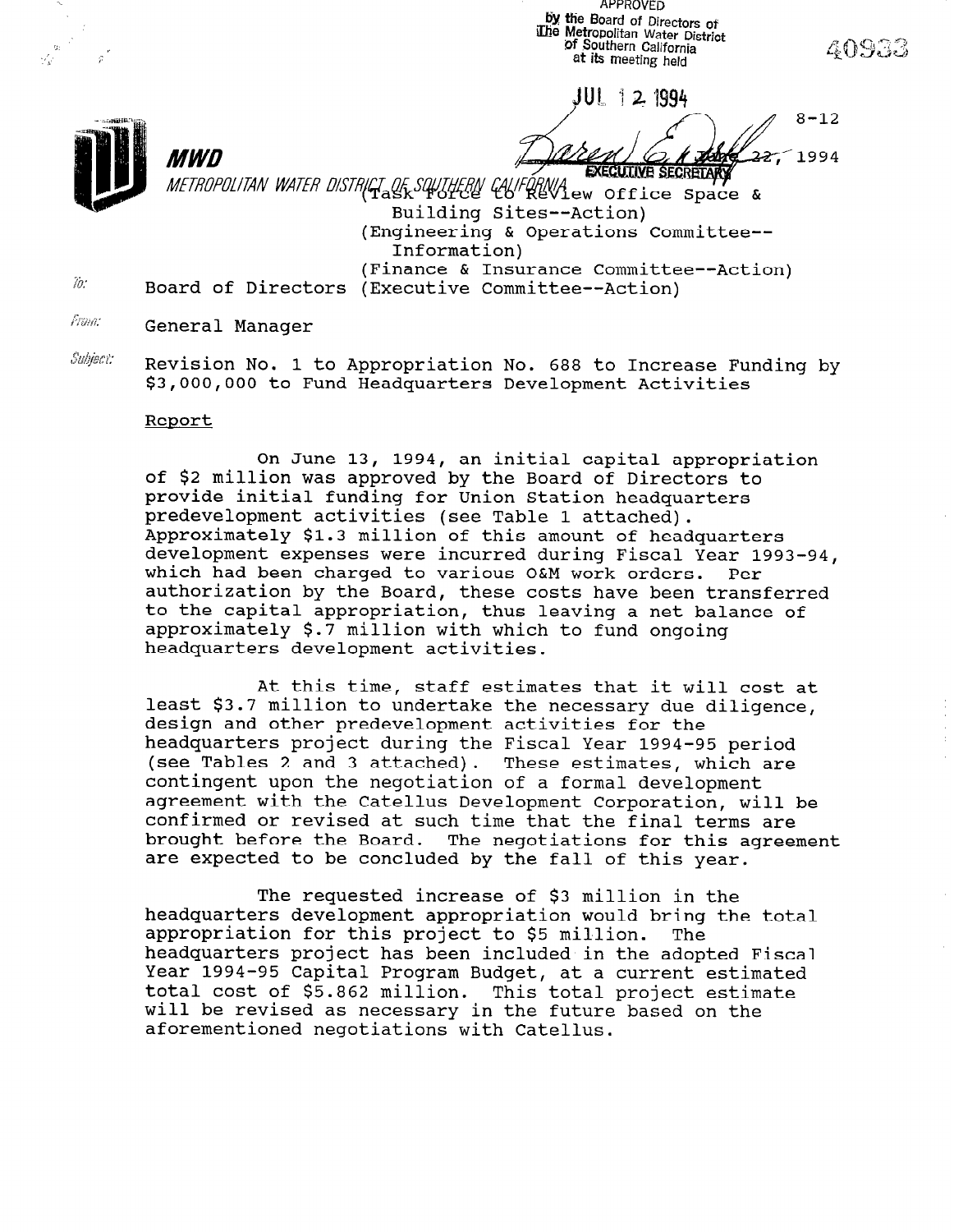#### Board Committee Assignments

This letter is referred for information to the Engineering & Operations Committee, pursuant to section 2431(b) of Metropolitan's Administrative Code, to study, advise and make recommendations with regard to the initiation, scheduling, contracting and performance of construction programs and work, the equipment or materials to be used, replaced, disposed of, or salvaged;

This letter is referred for action to:

The Task Force to Review Office Space & Building Sites, as the Task Force, on behalf of the Executive Committee, is directing the analysis of Metropolitan's office space issues;

The Finance & Insurance Committee, pursuant to section 2441(b) of Metropolitan's Administrative Code, to study, advise and make recommendations with regard to the authorization of appropriations;

The Executive Committee, as the Task Force to Review Office Space and Building Sites was formed at the specific direction of the Board Chairman and reports directly to the Chair.

#### Recommendation

ENGINEERING & OPERATIONS COMMITTEE FOR INFORMATION.

## TASK FORCE TO REVIEW OFFICE SPACE AND BUILDING SITES, FINANCE & INSURANCE AND EXECUTIVE COMMITTEES FOR ACTION.

It is recommended that the Board of Directors authorize Revision No. 1 to Appropriation No. 688, for an increased amount of \$3 million, for a total appropriation of \$5 million, from the Pay-As-You-Go Fund to cover proposed activities pertaining to development of the District's permanent headquarters facility at Union Station.

> John R. Wodraska General Manager By Gilbert F. Ivey Director,<br>Administrative Services

heral Manager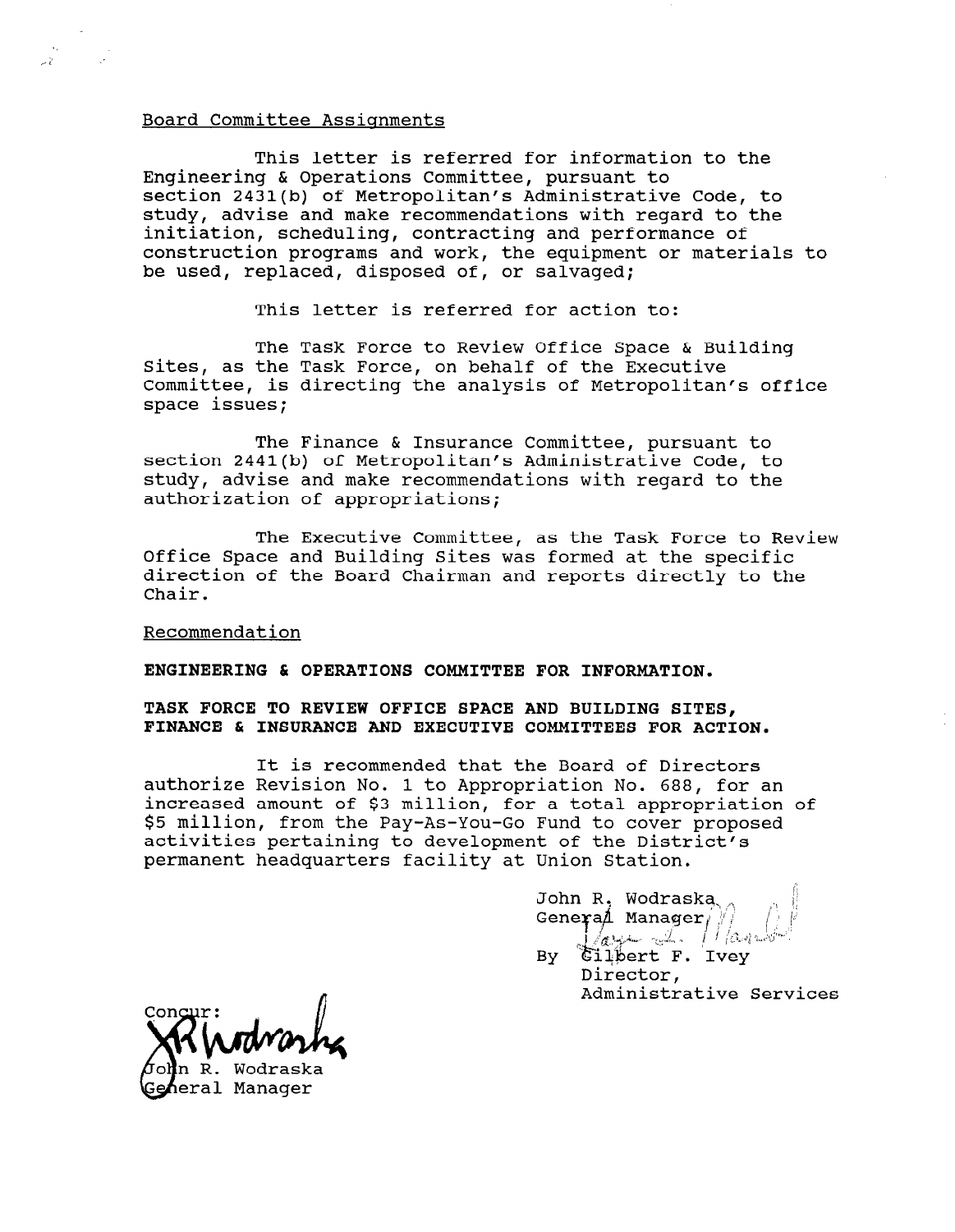40933

#### Table 1

#### UNION STATION PREDEVELOPMENT ACTIVITIES ESTIMATED STAFF/CONSULTANT COSTS July 1994 - June 1995

(amounts rounded)

|  | Approp. No. 688 Revision No. 1 |  | Total Approp. |
|--|--------------------------------|--|---------------|
|  |                                |  |               |

Predevelopment Consultants

| Real Estate Advisor<br>Architectural                               | s<br>S | 686,000<br>180,000 |    | $-0-$<br>$-0-$<br>у | \$<br>Š | 686,000<br>180,000 |
|--------------------------------------------------------------------|--------|--------------------|----|---------------------|---------|--------------------|
| Continuing Consultants                                             |        |                    |    |                     |         |                    |
| Lead Negotiator<br>Owner's Representative<br>Outside Legal Counsel | s      | 474,000            | S. | 720,000             |         | \$1,194,000        |
| Environmental                                                      | s      | 135,000            | S. | 375,000             | S.      | 510,000            |
| Design/Programming                                                 | \$     | 182,000            | S. | 628,000             | S.      | 810,000            |
| Sunset Appraisals/<br>Retrofit/Marketing                           | \$     | 150,000            | S. | 350,000             | \$      | 500,000            |
| Contingency                                                        | \$     | 77,000             | S. | 310,000             | S.      | 387,000            |
| In-House Staff*                                                    | \$.    | 116,000            | S. | 617,000             | s       | 733,000            |
| <b>TOTAL</b>                                                       |        | \$2,000,000        |    | \$3,000,000         |         | \$5,000,000        |

\*Includes salaries, additives, materials/supplies/incidentals and overhead.

# Expenditures Projection:

|  | Fiscal Year 1993-94<br>Fiscal Year 1994-95 | $$1.3$ million<br>$$3.7$ million |
|--|--------------------------------------------|----------------------------------|
|  |                                            |                                  |

\$5.0 million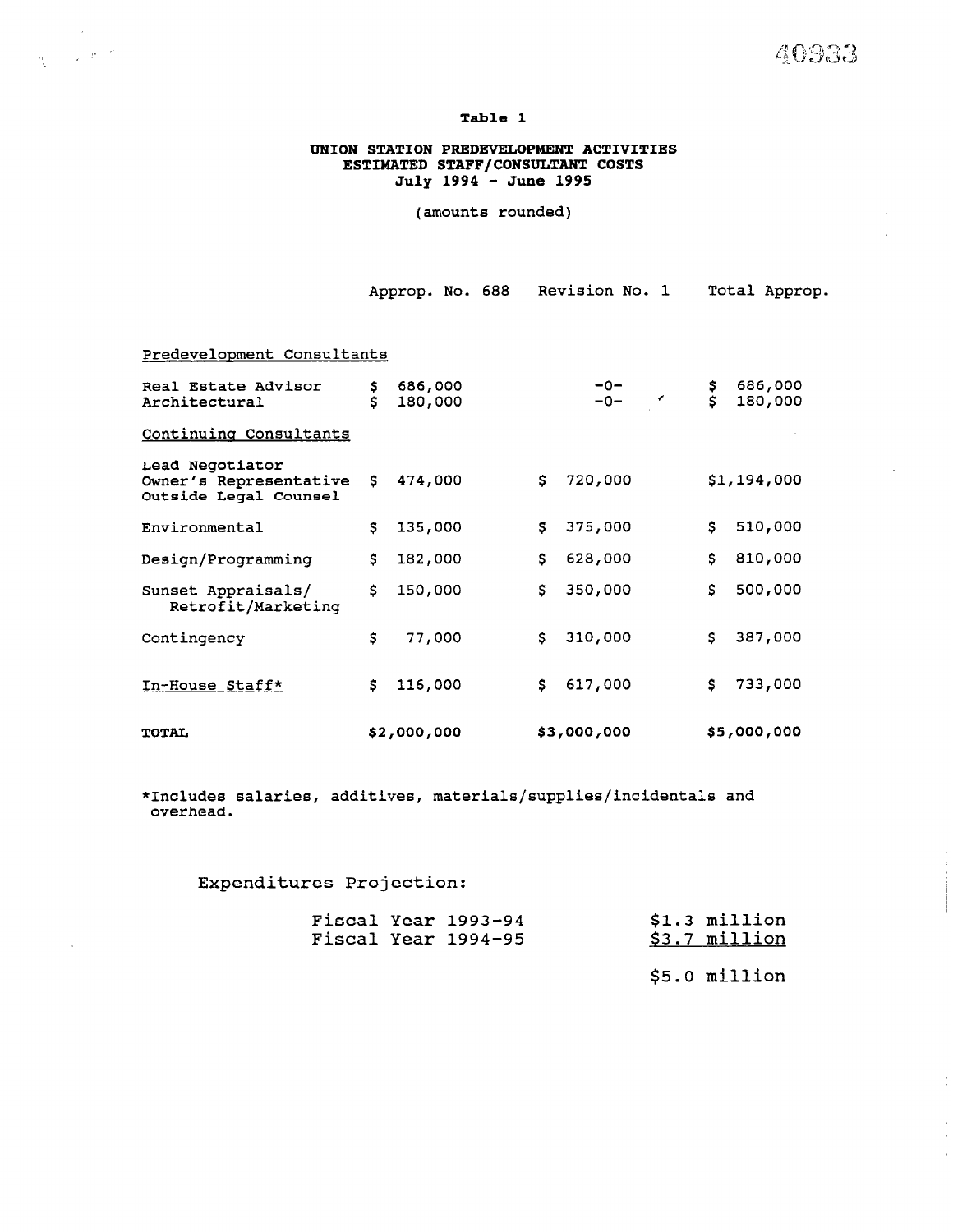40933

| <br>٧ |  |
|-------|--|
|-------|--|

 $\frac{1}{2}$ 

 $\tilde{\xi}^{(0)}$  as

| FISCAL YEAR 1994-95 HEADQUARTERS DEVELOPMENT ACTIVITIES |                                                                                                                                                                                |  |  |  |
|---------------------------------------------------------|--------------------------------------------------------------------------------------------------------------------------------------------------------------------------------|--|--|--|
| MWD Consultant<br><b>Team Member</b>                    | Activity                                                                                                                                                                       |  |  |  |
| Lead Negotiator                                         | Represent MWD's interests in<br>negotiating necessary documentation<br>with Catellus Development Corporation<br>and other parties.                                             |  |  |  |
| Owner's<br>Representative                               | Assist MWD staff Project Director in<br>supervising predevelopment activities,<br>and in the long-term, oversight of<br>construction.                                          |  |  |  |
| Outside Legal<br>Counsel                                | Draft various legal documentation,<br>including MOU with City; due diligence<br>review of all documentation associated<br>with headquarters transaction.                       |  |  |  |
| ESA/Soils &<br>Groundwater<br>Investigation             | Document site conditions and if<br>necessary, identify appropriate<br>remediation.                                                                                             |  |  |  |
| Environmental<br>Impact Report                          | Per agreement with the City of Los<br>Angeles, MWD will be permitted to<br>expedite the process by proceeding<br>separately from the Alameda District<br>Plan (ADP).           |  |  |  |
| Core & Shell<br>Design                                  | Determine square footage, building<br>height and footprint, architectural<br>character, basic building systems<br>criteria, etc.                                               |  |  |  |
| Space Programming                                       | Determine needs of MWD Divisions,<br>including long-term staffing<br>projections, necessary adjacencies to<br>other Divisions, ratio of open vs.<br>demised office space, etc. |  |  |  |
| Cost Estimator                                          | Review all developer-proposed actions<br>for cost control.                                                                                                                     |  |  |  |
| Sunset Appraisals/<br>Retrofit/Marketing                | Develop marketing strategy in<br>accordance with E&O decision to surplus<br>(5/94); some possible retrofit to<br>enhance attractiveness to potential<br>buyers.                |  |  |  |